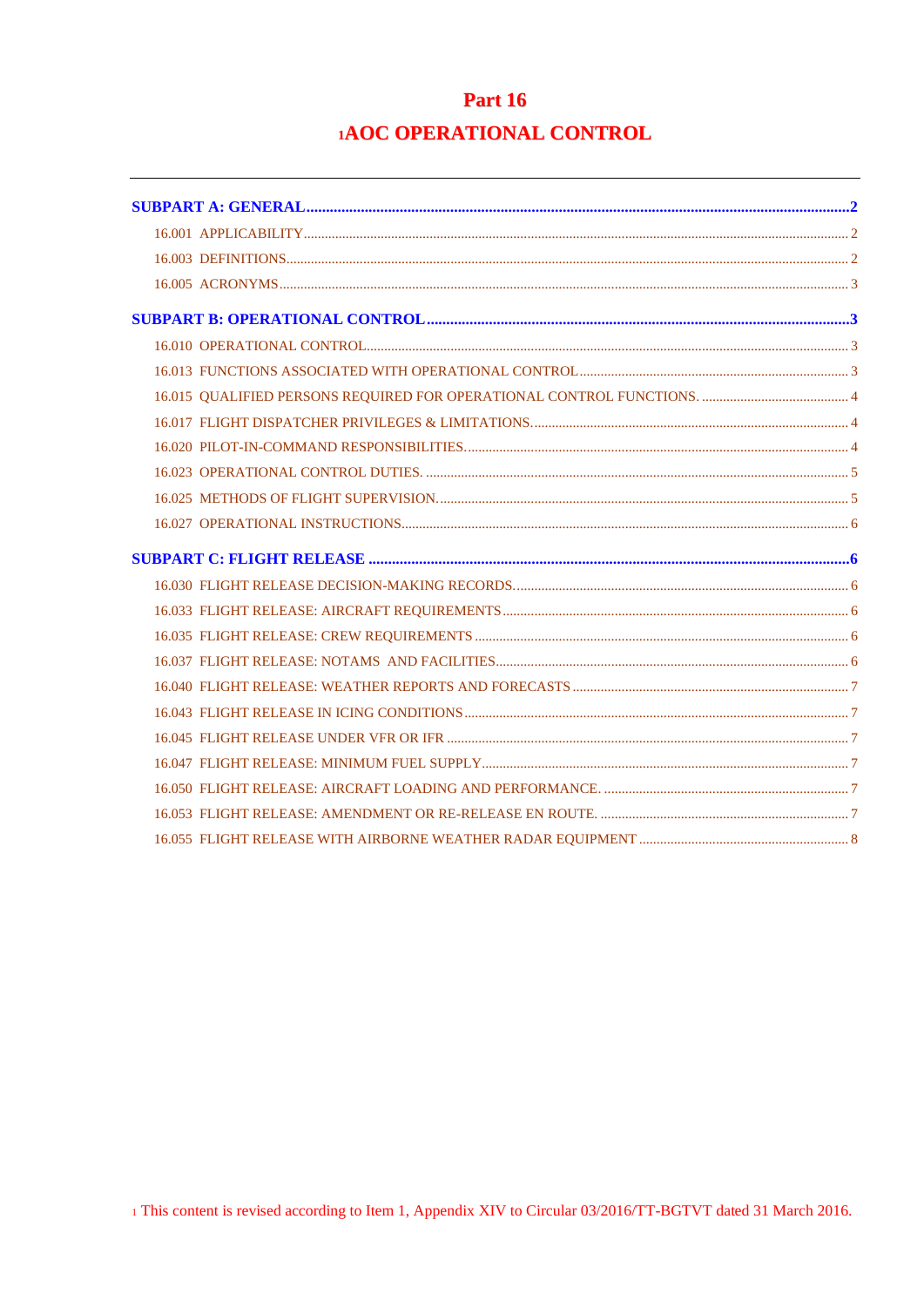## <span id="page-1-0"></span>**SUBPART A: GENERAL**

### <span id="page-1-1"></span>**216.001 APPLICABILITY**

- (a) This Part prescribes the requirements of Vietnam for the flight release of aircraft by operators required to exercise operational control of their aircraft.
- (b) This Part is applicable to both the operator, the person designated by the operator to issue a flight release, and any other person that performs a function regarding the flight can be construed to fall under the definition of operational control.

## <span id="page-1-2"></span>**16.003 DEFINITIONS**

(a) For the purpose of this Part, the following definitions shall apply:

*Note: Additional aviation-related terms are defined in Part 1 of these regulations*

- (1) **Flight dispatcher:** A person designated by the operator to engage in the control, assistance, instruction and supervision of flight operations for safety purpose, suitably qualified in accordance with Annex 1 in the Chicago Convention and licenced by CAAV.
- (2) **Flight-following:** The method of flight supervision that ensures the timely communication of departure and arrival times to the AOC holder's central facility for operational control.
- (3) **Flight locating:** The method of flight supervision that ensures that the aircraft and crew may be located after the completion of a flight or a specified maximum time without contact with the AOC holder.
- (4) **Flight plan**: Specified information provided to air traffic services units, relative to an intended flight or portion of a flight of an aircraft. The term "flight plan" is used to mean variously, full information on all items comprised in the flight plan description, covering the whole route of a flight, or limited information required when the purpose is to obtain a clearance for a minor portion of a flight such as to cross an airway, to take off from, or to land at a controlled aerodrome.
- (5) **Flight release:** The documentation that makes up the operational flight plan and other flight preparation documents authorizing that particular flight or series of flights.
- (6) **Flight watch:** The method of flight supervision that ensures active monitoring by assigned personnel of the AOC holder of the conditions that may affect the flight and the ability to communicate with the flight(s) while enroute.
- (7) **Operational control:** The exercise of authority over the initiation, continuation, diversion or termination of a flight in the interest of the safety of the aircraft and regularity and efficiency of the flight.
- (8) **Operational flight plan:** The operator's plan for the safe conduct of the flight based on considerations of aircraft performance, other operating limitations, and relevant expected conditions on the route to be followed and at the aerodromes or heliports concerned.

2 This content is revised according to Item 2, Appendix XIV to Circular 03/2016/TT-BGTVT dated 31 March 2016.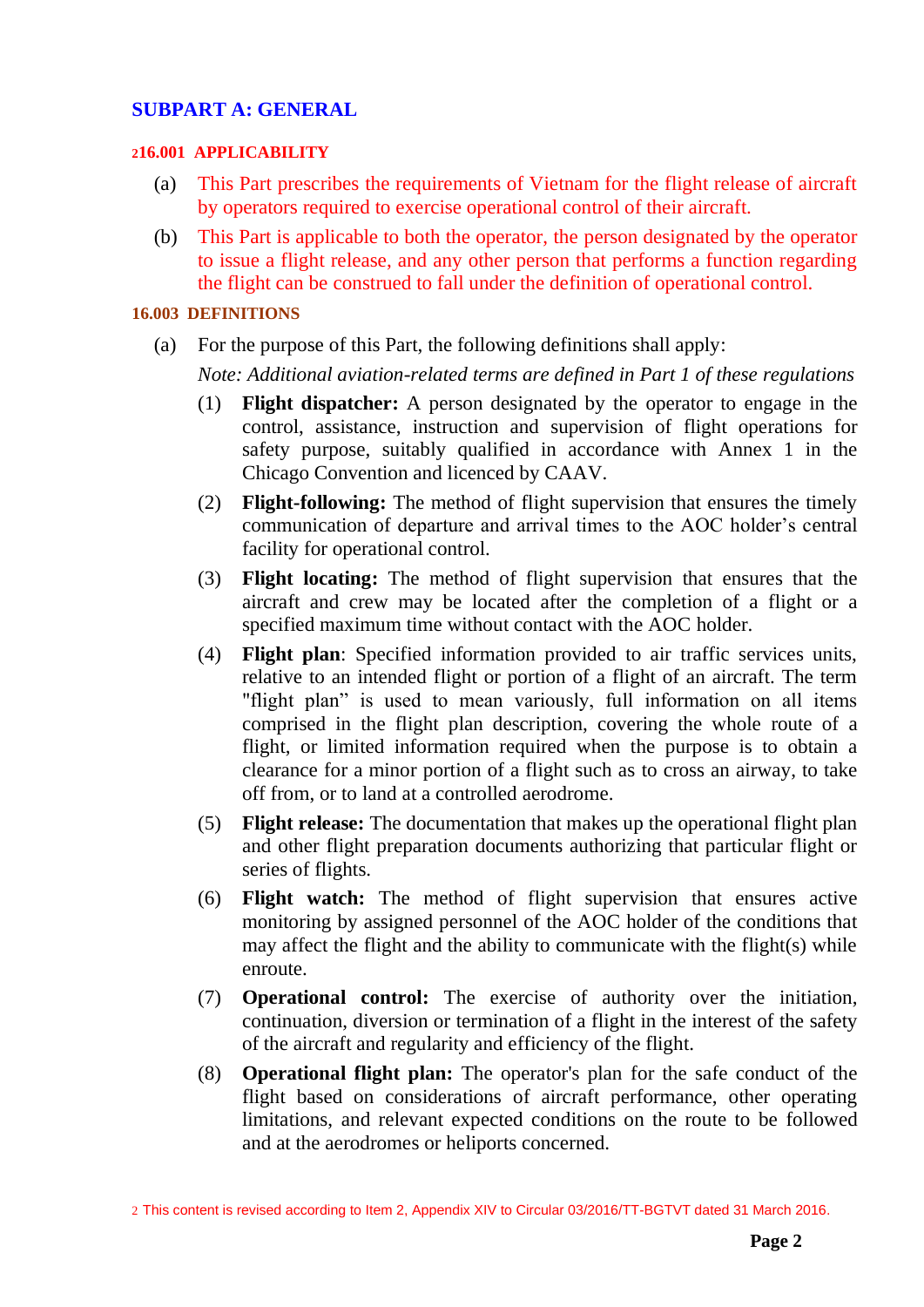#### <span id="page-2-0"></span>**16.005 ACRONYMS**

- (a) The following acronyms are used in this Part:
	- (1) AOC Air Operator Certificate;
	- (2) ATC Air Traffic Control;
	- (3) ETA Estimated Time of Arrival;
	- (4) ETOPS Extended Twin-engine Operations;
	- (5) IMC Instrument Meteorological Conditions;
	- (6) LVTO Low Visibility Take Off;
	- (7) NOTAM Notice to Airmen;
	- (8) RFM Rotorcraft Flight Manual;
	- (9) RVR Runway Visibility Range;
	- (10) RVSM Reduced Vertical Separation Minimum;
	- (11) PIC Pilot In Command;
	- $(12)$  F/O Flight Officer;
	- (13) SM Statute Miles;
	- (14) VMC Visual Meteorological Conditions.

## <span id="page-2-1"></span>**SUBPART B: OPERATIONAL CONTROL**

### <span id="page-2-2"></span>**16.010 OPERATIONAL CONTROL**

- (a) The AOC holder must exercise operational control of the aircraft it operates in commercial air transport.
- (b) The primary task of operational control is the decision-making necessary to authorize, continue, divert, or terminate a commercial air transport flight.
- (c) The responsibility for operational control shall be delegated only to the pilot-incommand and to a flight dispatcher, if the AOC holder's approved method of control and supervision of flight operations requires the use of flight dispatcher personnel
- (d) Any person who participates in the decision-making for any of the tasks and functions associated with operational control is considered to be a party to the flight release of the aircraft and subject to the requirements of this Part.

## <span id="page-2-3"></span>**16.013 FUNCTIONS ASSOCIATED WITH OPERATIONAL CONTROL**

- (a) The person(s) exercising responsibility for operational control for an AOC holder shall:
	- (1) Authorise the specific flight operation;
	- (2) Ensure that an airworthy aircraft properly equipped for the flight is available;
	- (3) Ensure that qualified personnel and adequate facilities are available to support and conduct the flight;
	- (4) Ensure that proper flight planning and preparation is made;
	- (5) Ensure that flight locating and flight following procedures are followed; and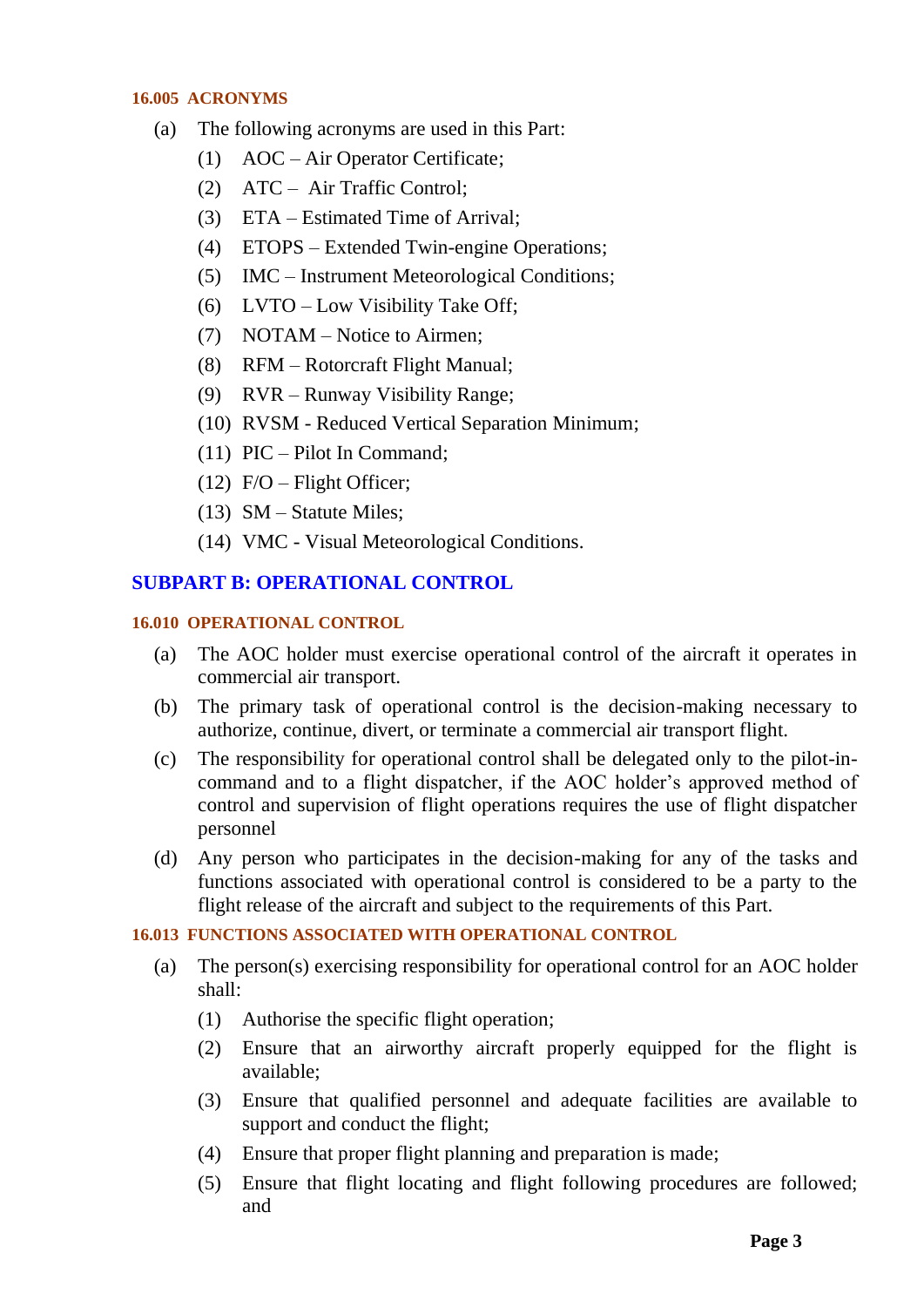- (6) For flights on a scheduled basis with 20 or more passenger seats, ensure the monitoring of the progress of the flight and the provision of information to the flight crew that may be necessary to safety.
- (b) A flight dispatcher assigned to duty should maintain complete familiarization with all features of the operation which are pertinent to such duties, including knowledge and skills related to human performance.

## <span id="page-3-0"></span>**316.015 QUALIFIED PERSONS REQUIRED FOR OPERATIONAL CONTROL FUNCTIONS.**

- (a) A qualified person shall be designated by the AOC holder to exercise the functions and responsibilities for operational control of each flight in commercial air transport.
- (b) No person may be assigned for duty as a flight dispatcher or other operational control functions unless that person has completed an operator-specific training curriculum that addresses all of the specific components of the approved method of control and supervision of flight operations.
- (c) For passenger-carrying flights conducted on a scheduled basis, a qualified pilot or flight dispatcher shall be assigned on-duty at an operations base to perform the operational control functions.
- (d) The operator shall use a Flight Dispatcher licenced in accordance with Part 7 and qualified in accordance with Part 14 to perform the operational control and dispatcher functions or scheduled flights of aircraft with 20 or more passenger seats.
- (e) For all other flights, a person qualified in accordance with Part 14 may exercise operational control responsibilities and shall be available for consultation prior to, during and immediately following the flight operation.
- (f) A single pilot air taxi operator is not required to have a qualified person other than the PIC.

### <span id="page-3-1"></span>**16.017 FLIGHT DISPATCHER PRIVILEGES & LIMITATIONS.**

- (a) An Flight Dispatcher licenced under Part 7 may, when also qualified in accordance with Part 14, exercise the privileges of this licence as the on-duty supervisor or in the immediate dispatch of aircraft in the flight progress (flight watch) system of a scheduled air carrier.
- (b) <sup>4</sup>No person may assign a flight dispatcher for more than 12 consecutive hours of duty within a 24 consecutive hour period, unless he or she is given an intervening rest period of 10 hours.
- (c) No person may assign a flight dispatcher to duty after 12 consecutive months of absence from such duty unless the dispatcher finishs a re-qualifing training for that position.

## <span id="page-3-2"></span>**16.020 PILOT-IN-COMMAND RESPONSIBILITIES.**

(a) For all flights, the PIC shares in the responsibility for operational control of the aircraft and has the situational authority to make decisions regarding operational control issues in-flight.

<sup>3</sup> This content is revised according to Item 3, Appendix XIV to Circular 03/2016/TT-BGTVT dated 31 March 2016.

<sup>4</sup> This content is revised according to Item 4, Appendix XIV to Circular 03/2016/TT-BGTVT dated 31 March 2016.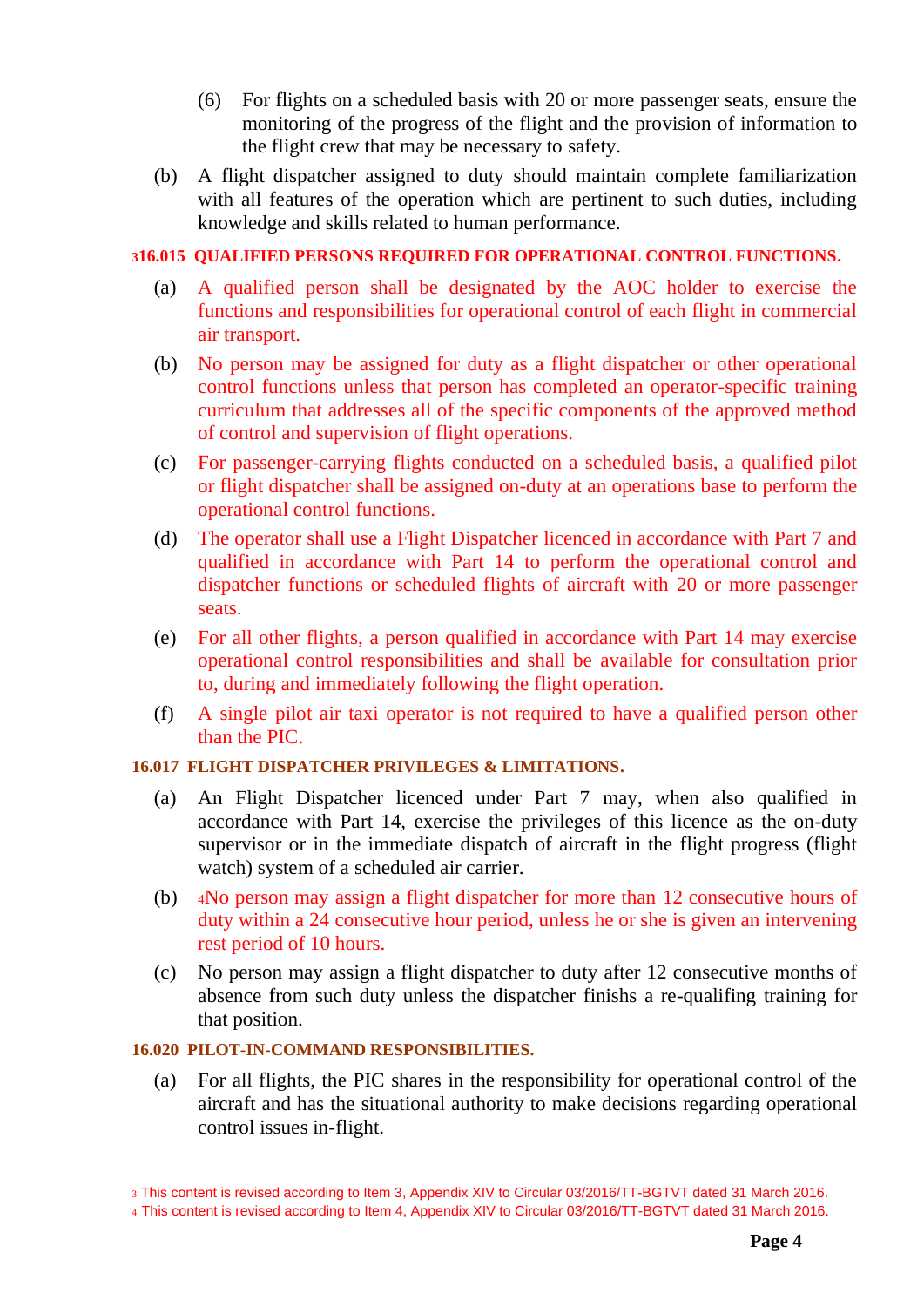- (b) Where a decision of the PIC differs from that recommended, the person making the recommendation shall make a record of the associated facts.
- (c) The PIC may be designated as the sole person to exercise operational control when the AOC holder is using flight-locating as the primary method of flight supervision.

## <span id="page-4-0"></span>**16.023 OPERATIONAL CONTROL DUTIES.**

- (a) For passenger-carrying flights conducted on a published schedule, the qualified person performing the duties:
	- (1) Assist the PIC in flight preparation and provide the relevant information required;
	- (2) Assist the PIC in preparing the operational and ATC flight plans;
	- (3) Sign the dispatch copy of the flight release;
	- (4) Furnish the PIC while in flight, by appropriate means, with information which may be necessary for the safe conduct of the flight; and
	- (5) <sup>5</sup>In the event of an emergency:
		- (i) Initiate such procedures as outlined in the operations manual while avoiding taking any action that would conflict with ATC procedures; and
		- (ii) Convey safety-related information to the pilot-in-command that may be necessary for the safe conduct of the flight, including information related to any amendments to the flight plan that become necessary in the course of the flight.
- (b) A qualified person performing the operational control duties shall avoid taking any action that would conflict with the procedures established by:
	- (1) Air traffic control;
	- (2) The meteorological service;
	- (3) The communications service; or
	- (4) AOC holder.
- (c) If an emergency situation which endangers the safety of the aeroplane or persons becomes known first to the flight dispatcher, action by that person shall include, where necessary, notification to the appropriate authorities of the nature of the situation without delay, and requests for assistance if required.

## <span id="page-4-1"></span>**<sup>6</sup>16.025 METHODS OF FLIGHT SUPERVISION.**

- (a) The three methods of flight supervision that are to be practised by operators required to have a system of operational control are—
	- (1) Flight locating,
	- (2) Flight following, and
	- (3) Flight watch (monitoring and tracking flights).
- (b) Operators of non-turbojet aircraft with a gross takeoff weight of less than 5700

<sup>5</sup> This content is revised according to Item 5, Appendix XIV to Circular 03/2016/TT-BGTVT dated 31 March 2016.

<sup>6</sup> This content is revised according to Item 1, Appendix XII to Circular 21/2017/TT-BGTVT dated 30 June 2017.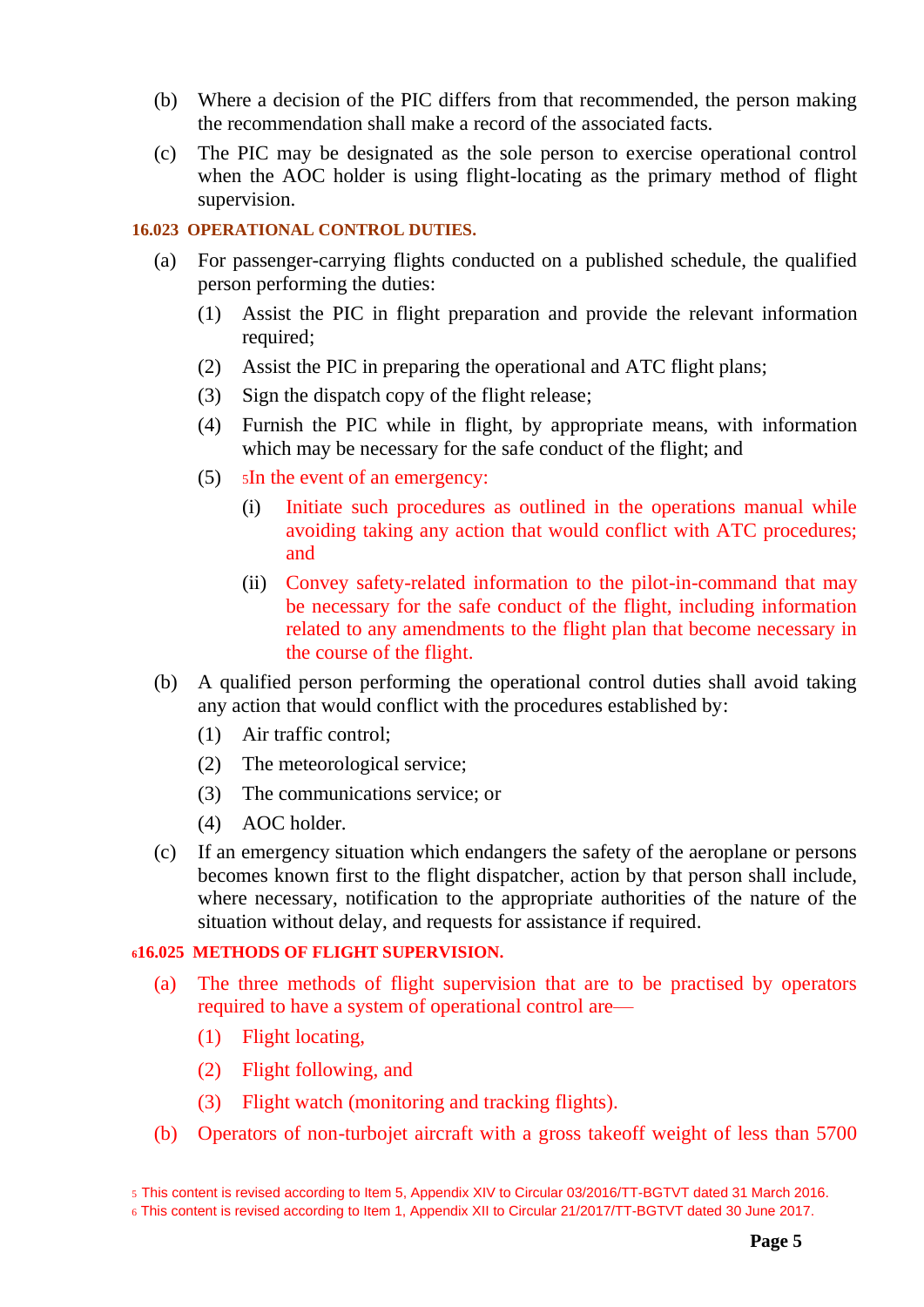kg. and carrying less than 9 passengers in non-scheduled flights may be authorized by the CAAV to use flight locating as the primary method of flight supervision.

- (c) Flight locating shall be the minimum acceptable system of flight supervision for domestic operations.
- (d) Operators of turbine aircraft weighing more than 5700 kg and/or with a passenger carrying capacity of 20 or more passengers shall use:
	- (1) flight watch, which includes aircraft tracking, or
	- (2) for domestic flights, a combination of flight watch and flight locating, as approved by the CAAV.

### <span id="page-5-0"></span>**16.027 OPERATIONAL INSTRUCTIONS.**

(a) Each person transmitting operational instructions to an aircraft involving a change to a flight plan should coordinate hose changes with the appropriate ATS unit prior to transmission to the flight crew.

## <span id="page-5-1"></span>**SUBPART C: FLIGHT RELEASE**

### <span id="page-5-2"></span>**16.030 FLIGHT RELEASE DECISION-MAKING RECORDS.**

- (a) No person may issue a flight release for a commercial air transport unless the required flight preparation documents have been reviewed and determined to be complete and accurate.
- (b) The decision to authorize the flight release of an aircraft in commercial air transport operations must be recorded within 3 calendar months after the flight.
- (c) An operation flight plan having the signature of the PIC, and any other required person, will be the original file to be recorded.
- (d) Tài liệu lệnh điều phái bay này phải được để lại ở điểm đến bởi người được chỉ định của Người khai thác, trừ khi có sự phê chuẩn khác của Cục HKVN.

## <span id="page-5-3"></span>**16.033 FLIGHT RELEASE: AIRCRAFT REQUIREMENTS**

- (a) No person may issue a flight release for a commercial air transport operation unless the aircraft is airworthy and properly equipped for the intended flight operation.
- (b) No person may issue a flight release for a commercial air transport operation using an aircraft with inoperative instruments and equipment installed, except as specified in the Minimum Equipment List approved for the AOC holder for that type aircraft.

## <span id="page-5-4"></span>**16.035 FLIGHT RELEASE: CREW REQUIREMENTS**

(a) No person may issue a flight release for a commercial air transport operation unless the crew is qualified in accordance with the requirements of Parts 14 and 15.

### <span id="page-5-5"></span>**16.037 FLIGHT RELEASE: NOTAMS AND FACILITIES**

- (a) No person may release an aircraft over any route or route segment unless there are adequate communications and navigational facilities in satisfactory operating condition as necessary to conduct the flight safely.
- (b) The Operational Control Person shall ensure that the PIC is provided all available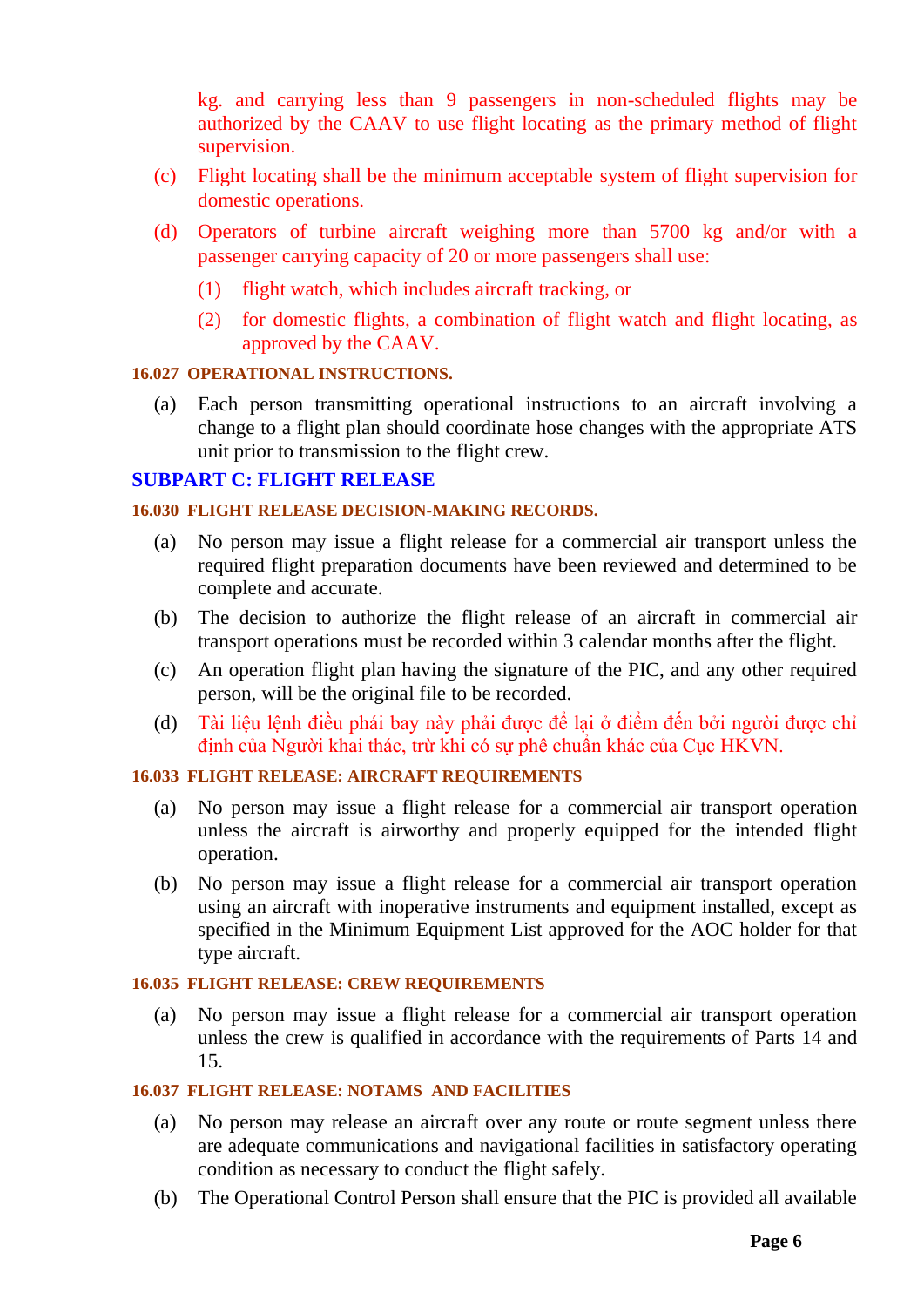current reports or information on aerodrome conditions and irregularities of navigation facilities that may effect the safety of the flight.

*Note: For their review of the operational flight plan, the PIC will be provided with all available* NOTAMs with respect to the routing, facilities and aerodromes.

## <span id="page-6-0"></span>**16.040 FLIGHT RELEASE: WEATHER REPORTS AND FORECASTS**

- (a) <sup>7</sup>No person may release a flight unless he or she is thoroughly familiar with reported and forecast weather conditions for the routes and operational areas to be flown, including all aerodromes that may be used.
- (b) No person may release a flight unless he or she has communicated all information and reservations they may have regarding weather reports and forecasts to the PIC.

## <span id="page-6-1"></span>**16.043 FLIGHT RELEASE IN ICING CONDITIONS**

- (a) Không No person may release an aircraft, when in their opinion or that of the PIC, the icing conditions that may be expected or are met exceed that for which the aircraft is certified and has sufficient operational de-icing or anti-icing equipment.
- (b) No person may release an aircraft any time conditions are such that frost, ice or snow may reasonably be expected to adhere to the aircraft, unless there is the available to the PIC at the aerodrome of departure adequate facilities and equipment to accomplish the procedures approved for the AOC holder by CAAV for ground de-icing and anti-icing.

### <span id="page-6-2"></span>**16.045 FLIGHT RELEASE UNDER VFR OR IFR**

(a) No person may release a flight under VFR or IFR unless the weather reports and forecasts indicated that the flight can reasonably be expected to be completed as specified in the release.

### <span id="page-6-3"></span>**16.047 FLIGHT RELEASE: MINIMUM FUEL SUPPLY**

(a) No person may issue a flight release for a commercial air transport operation unless the fuel supply specified in the release is equivalent to or greater than the minimum flight planning requirements of Part 10, including anticipated contingencies.

## <span id="page-6-4"></span>**16.050 FLIGHT RELEASE: AIRCRAFT LOADING AND PERFORMANCE.**

- (a) No person may issue a flight release unless he or she is familiar with the anticipated loading of the aircraft and is reasonably certain that the proposed operation will not exceed the
	- (1) Centre of gravity limits;
	- (2) Aircraft operating limitations; and
	- (3) Minimum performance requirements:

## <span id="page-6-5"></span>**16.053 FLIGHT RELEASE: AMENDMENT OR RE-RELEASE EN ROUTE.**

(a) Each person who amends a flight release while the flight is en route shall record that amendment.

7 This content is revised according to Item 7, Appendix XIV to Circular 03/2016/TT-BGTVT dated 31 March 2016.